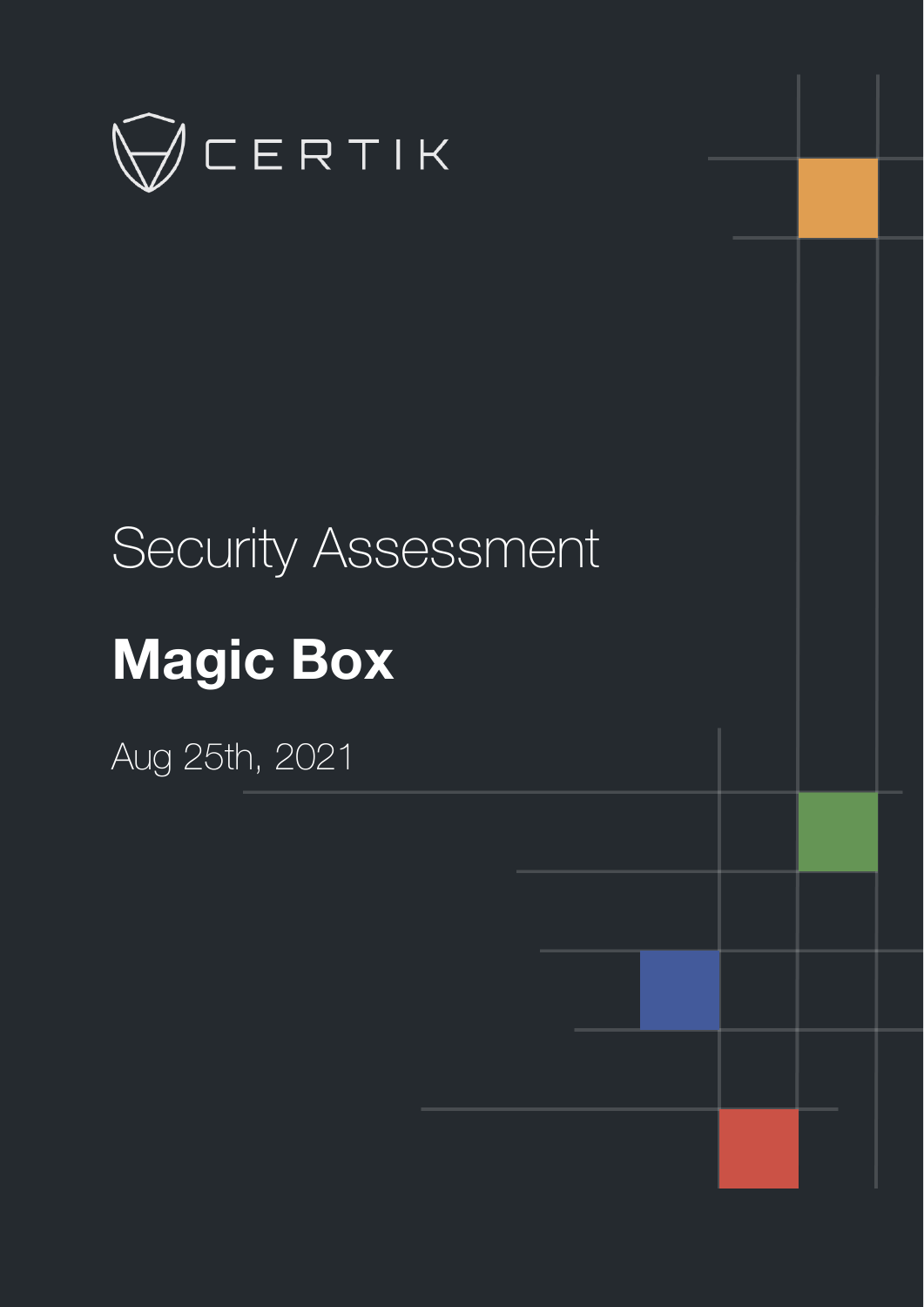# **Table of Contents**

#### **[Summary](#page-2-0)**

**[Overview](#page-3-0)**

**Project [Summary](#page-3-1)** 

**Audit [Summary](#page-3-2)** 

**[Vulnerability Summary](#page-3-3)** 

**Audit [Scope](#page-4-0)** 

#### **[Findings](#page-5-0)**

MB-01 : [Financial](#page-6-0) Models

MMB-01 : [Centralization](#page-7-0) Risk

[TPM-01](#page-8-0) : Divide before multiply

TPM-02 : [Redundant](#page-9-0) code

TPM-03 : Unknown implementation of [`IPlayerManager\(playerManager\).setlleReward\(\)`](#page-10-0)

#### **[Appendix](#page-11-0)**

**[Disclaimer](#page-12-0)**

**[About](#page-15-0)**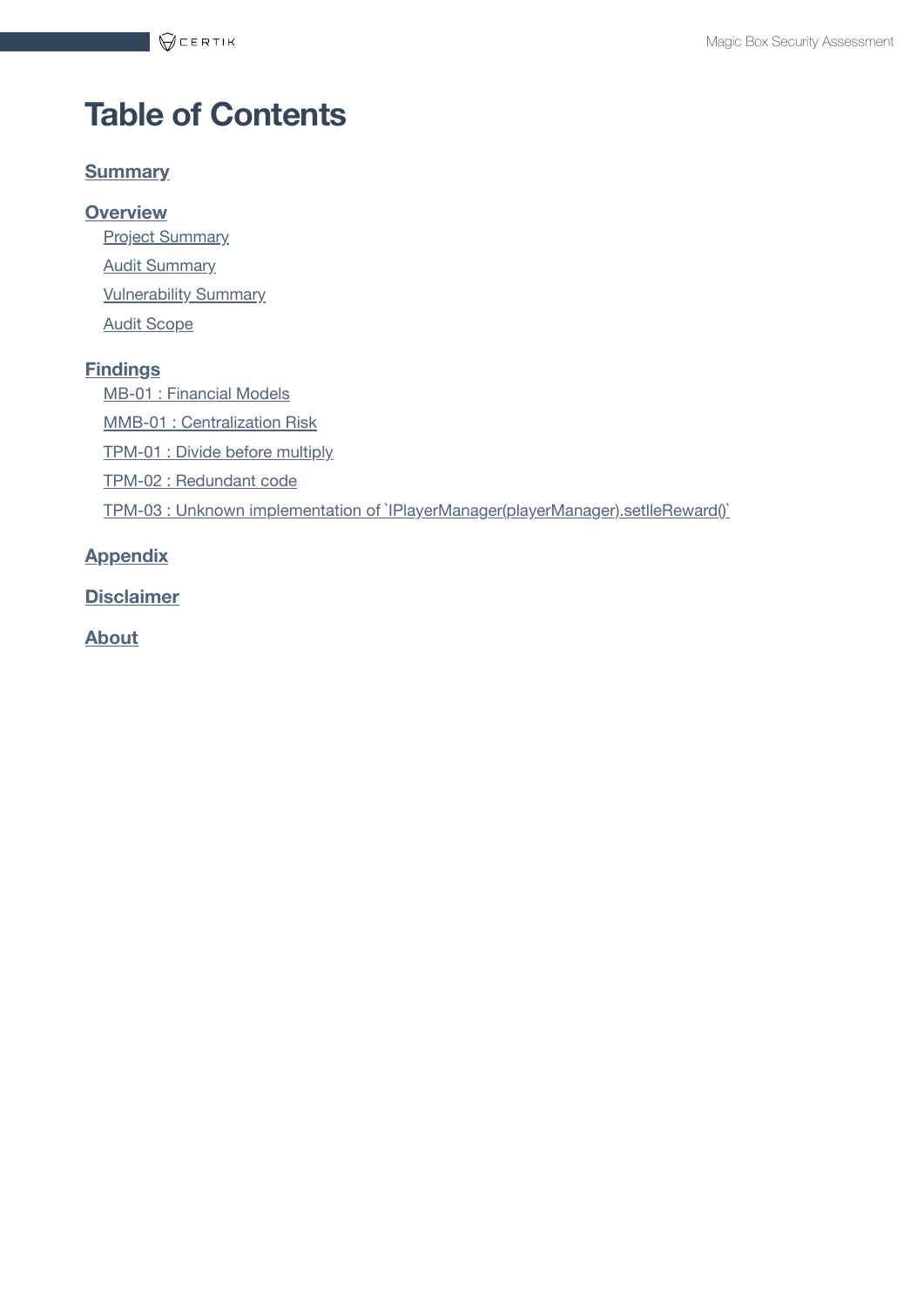# <span id="page-2-0"></span>**Summary**

This report has been prepared for Magicbox to discover issues and vulnerabilities in the source code of the Magic Box project as well as any contract dependencies that were not part of an officially recognized library. A comprehensive examination has been performed, utilizing Static Analysis and Manual Review techniques.

The auditing process pays special attention to the following considerations:

- Testing the smart contracts against both common and uncommon attack vectors.
- Assessing the codebase to ensure compliance with current best practices and industry standards.
- Ensuring contract logic meets the specifications and intentions of the client.
- Cross referencing contract structure and implementation against similar smart contracts produced by industry leaders.
- Thorough line-by-line manual review of the entire codebase by industry experts.

The security assessment resulted in findings that ranged from critical to informational. We recommend addressing these findings to ensure a high level of security standards and industry practices. We suggest recommendations that could better serve the project from the security perspective:

- Enhance general coding practices for better structures of source codes;
- Add enough unit tests to cover the possible use cases;
- Provide more comments per each function for readability, especially contracts that are verified in public;
- Provide more transparency on privileged activities once the protocol is live.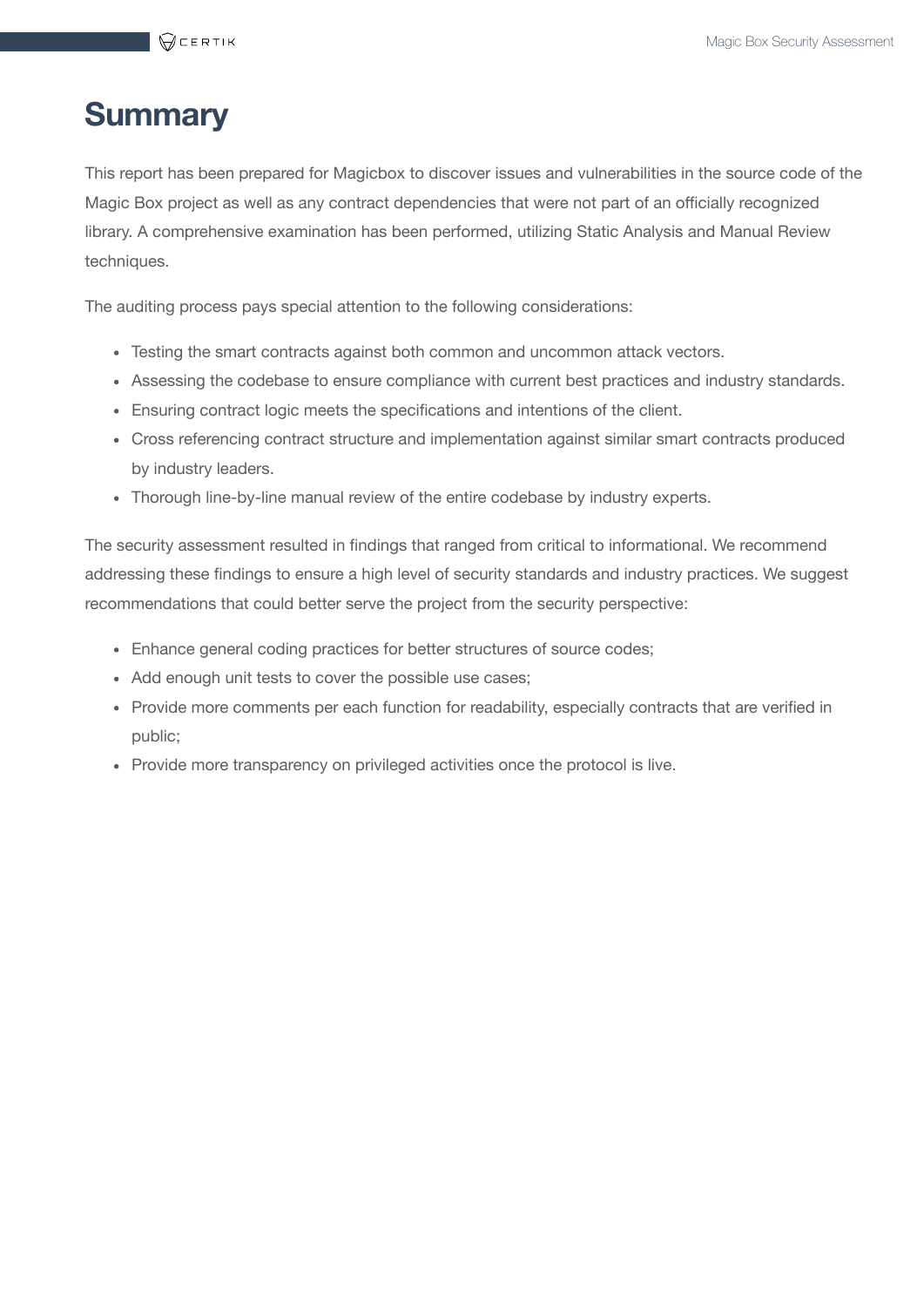# <span id="page-3-0"></span>**Overview**

## <span id="page-3-1"></span>**Project Summary**

| <b>Project Name</b> | Magic Box                                |
|---------------------|------------------------------------------|
| <b>Platform</b>     | Ethereum                                 |
| Language            | Solidity                                 |
| Codebase            | https://github.com/tobgdehui0101/mohe    |
| Commit              | e5b6e64729d4dc3b628ddedd333b8023392cf9c9 |

## <span id="page-3-2"></span>**Audit Summary**

| <b>Delivery Date</b>     | Aug 25, 2021                   |
|--------------------------|--------------------------------|
| <b>Audit Methodology</b> | Static Analysis, Manual Review |
| <b>Key Components</b>    |                                |

## <span id="page-3-3"></span>**Vulnerability Summary**

| <b>Vulnerability Level</b> | Total        |                | $\circledcirc$ Pending $\circledcirc$ Declined | <b>O</b> Acknowledged | <b>Be</b> Partially Resolved | $\oslash$ Resolved |
|----------------------------|--------------|----------------|------------------------------------------------|-----------------------|------------------------------|--------------------|
| • Critical                 | $\mathbf 0$  | 0              | 0                                              | $\mathbf 0$           | $\mathbf{0}$                 | 0                  |
| • Major                    |              | 0              | $\mathbf 0$                                    |                       | $\mathbf{0}$                 | 0                  |
| $\bullet$ Medium           | $\mathbf{1}$ | $\mathbf 0$    | $\Omega$                                       |                       | $\Omega$                     | 0                  |
| Minor<br>$\bullet$         | $\mathbf 0$  | $\mathbf 0$    | $\Omega$                                       | $\mathbf 0$           | $\mathbf{0}$                 | 0                  |
| $\bullet$ Informational    | 3            | $\overline{0}$ | $\Omega$                                       | $\mathbf 0$           | $\Omega$                     | 3                  |
| Discussion<br>$\bullet$    | $\mathbf 0$  | 0              | $\mathbf 0$                                    | 0                     | $\mathbf 0$                  | 0                  |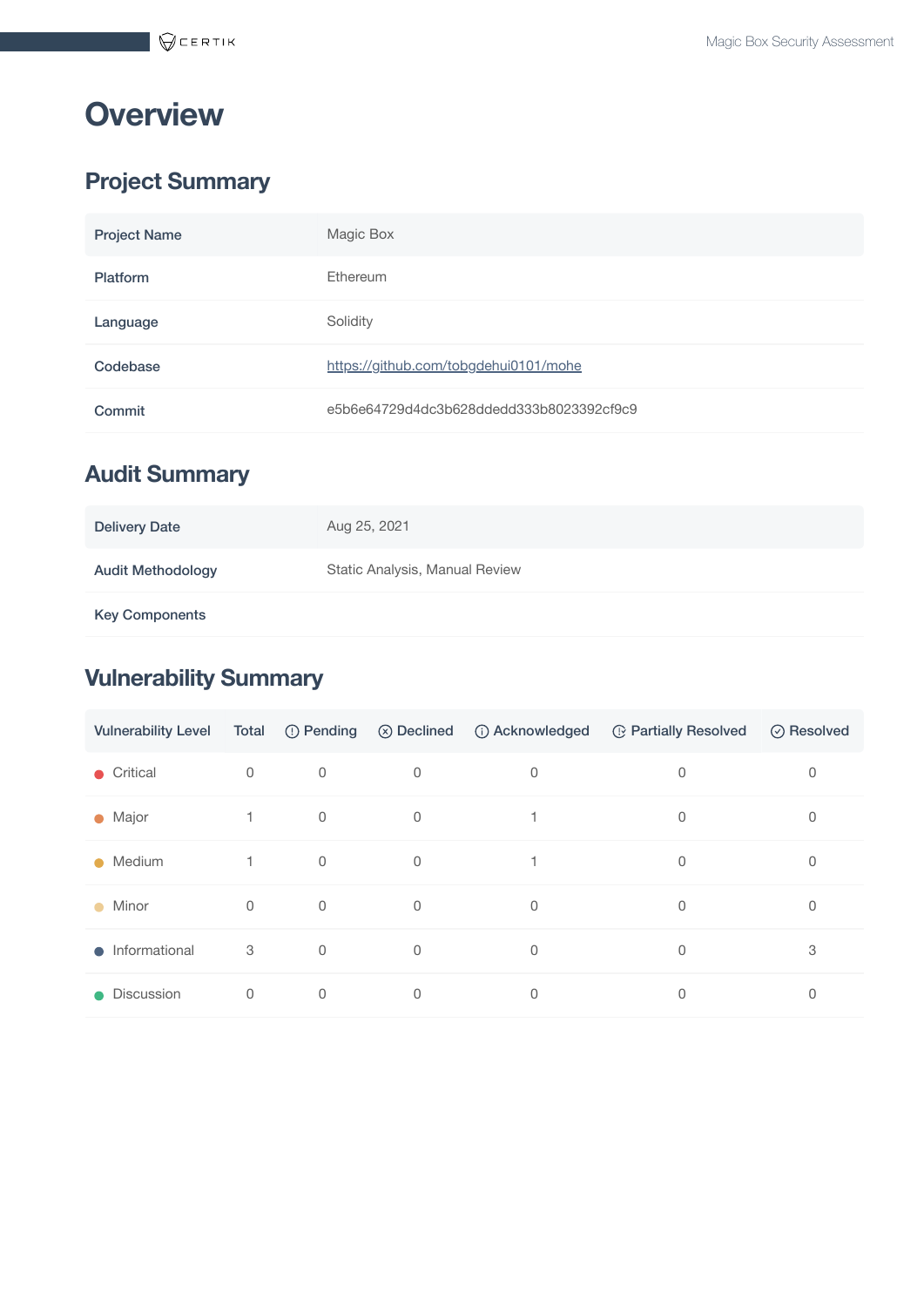## <span id="page-4-0"></span>**Audit Scope**

| ID         | File                                            | <b>SHA256 Checksum</b>                                               |
|------------|-------------------------------------------------|----------------------------------------------------------------------|
| <b>TPM</b> | distribution/TokenPool.sol                      | e154d0396fae0618a5734fee63ba992cc50fc6163eb48824b105d17<br>b8e08c8d1 |
| <b>IPM</b> | interfaces/IPlayerManager.sol                   | 1eec7714e5f1c67997d7fb2caeff73fba62b1450bb01380281aef95e<br>8de09a84 |
| <b>IRD</b> | interfaces/IRewardDistributionRecipi<br>ent.sol | a8a130d66e7b5182888b1043ea85d249831d89e3f563f2bc3d5477<br>03c82c1c83 |
| <b>OMB</b> | owner/Operator.sol                              | 5a04e0f009ca1e399454362fcdc889decaa1356f35712816fc56f55f5<br>7ba4c29 |
| <b>MMB</b> | Mb.sol                                          | e0c9f9a13c889b2f84cfa2c6917eb7c5c000b4d12562c8f7fc33b9f9<br>9a02e47f |
| <b>MMM</b> | Migrations.sol                                  | 4fd6092bdfa8b42f19d535c5ac69c4323b0b894717c699e58d5552e<br>eabd04cd4 |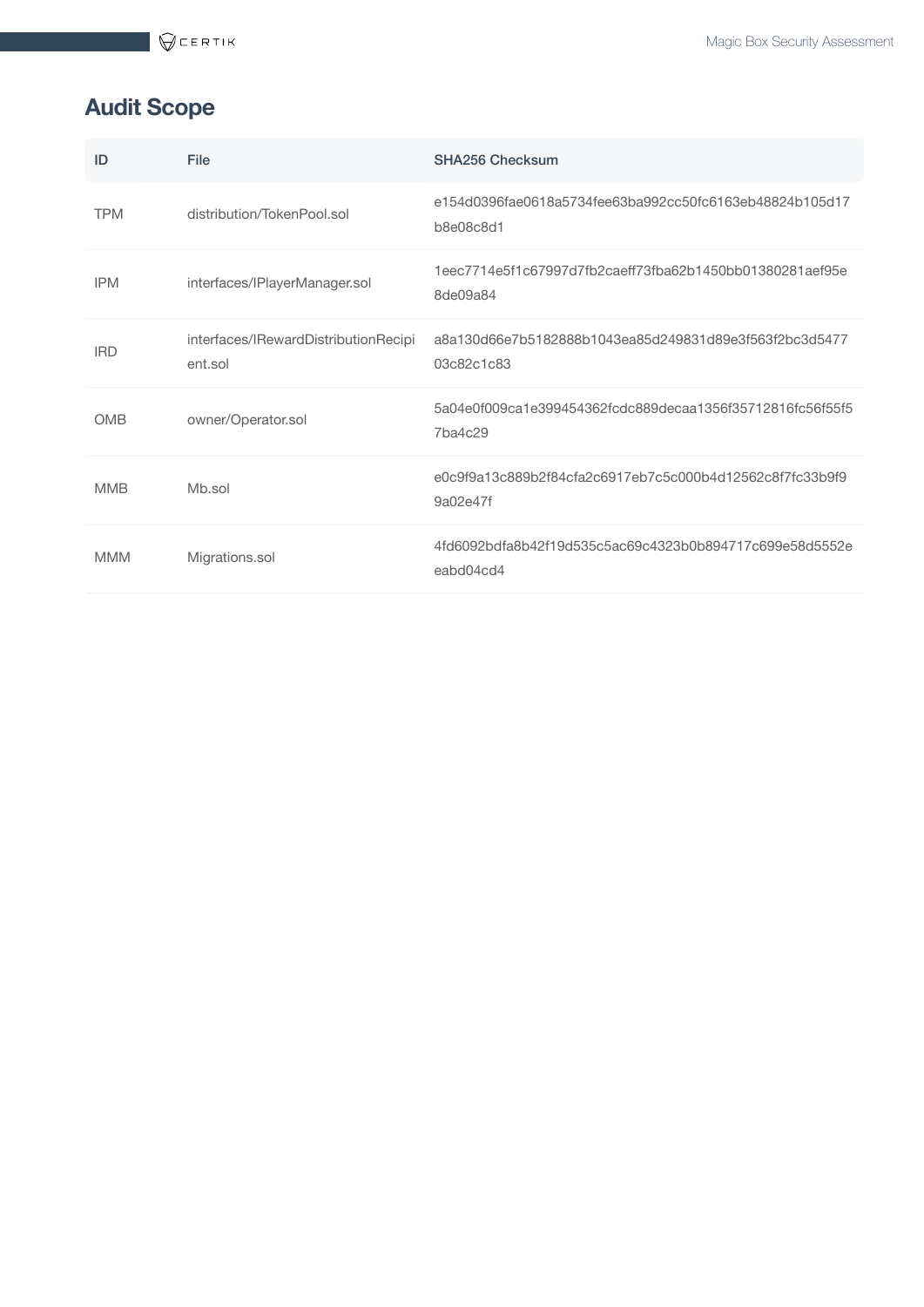$\bigcirc$ CERTIK

# <span id="page-5-0"></span>**Findings**



| ID            | <b>Title</b>                                                              | Category                             | <b>Severity</b>            | <b>Status</b>                       |
|---------------|---------------------------------------------------------------------------|--------------------------------------|----------------------------|-------------------------------------|
| $MB-01$       | <b>Financial Models</b>                                                   | Logical Issue                        | Informational<br>$\Box$    | $\oslash$ Resolved                  |
| <b>MMB-01</b> | <b>Centralization Risk</b>                                                | <b>Centralization</b><br>/ Privilege | <b>Major</b><br>$\bullet$  | <b><i><u>O</u></i></b> Acknowledged |
| <b>TPM-01</b> | Divide before multiply                                                    | Language<br>Specific                 | Informational<br>$\bullet$ | $\oslash$ Resolved                  |
| <b>TPM-02</b> | Redundant code                                                            | <b>Coding Style</b>                  | Informational<br>$\bullet$ | $\oslash$ Resolved                  |
| <b>TPM-03</b> | Unknown implementation of<br>IPlayerManager(playerManager).setlleReward() | <b>Volatile Code</b>                 | Medium<br>$\bullet$        | Acknowledged<br>(i)                 |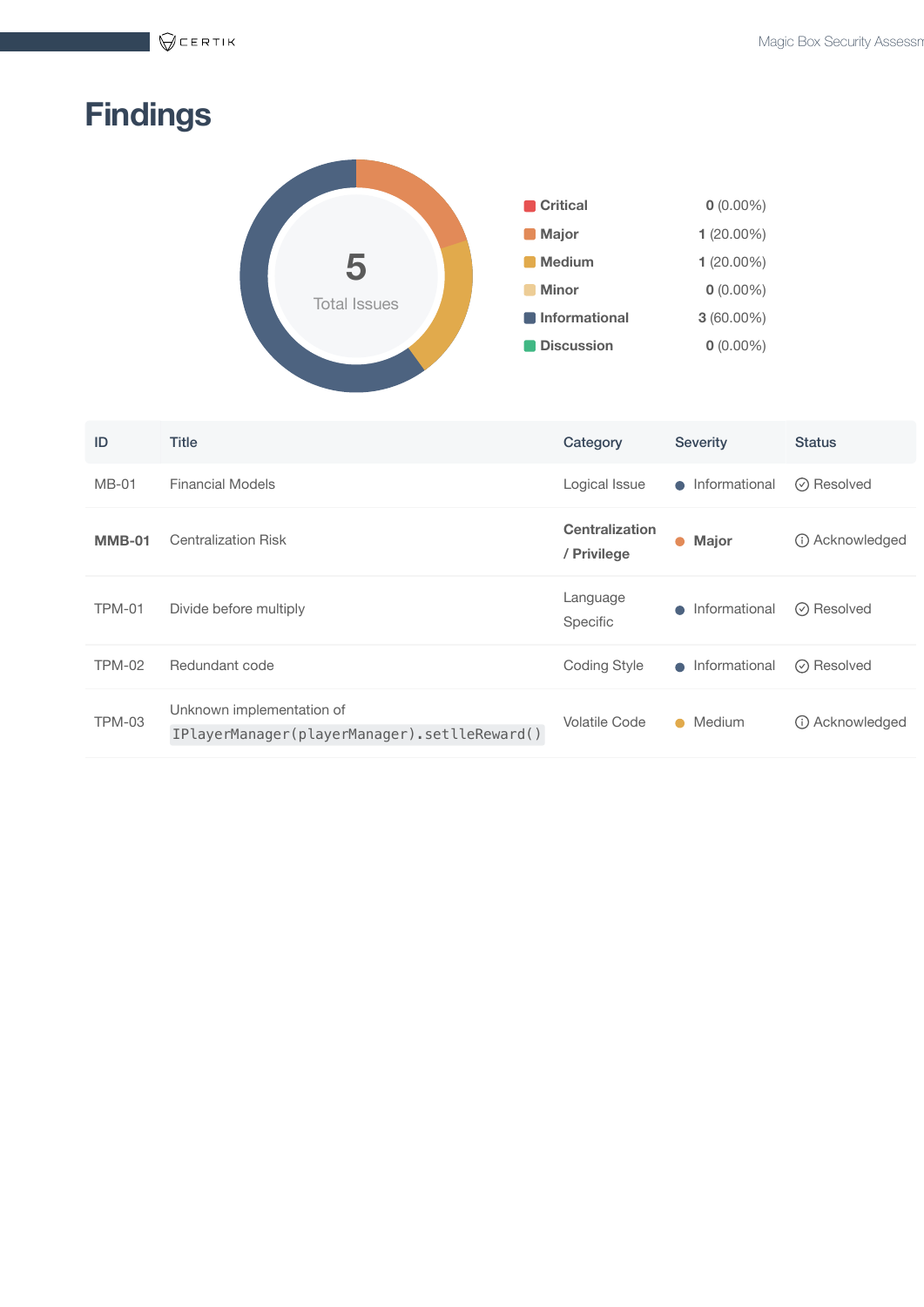## <span id="page-6-0"></span>**MB-01 | Financial Models**

| Category      | Severity        | Location | <b>Status</b>      |
|---------------|-----------------|----------|--------------------|
| Logical Issue | • Informational | Global   | $\oslash$ Resolved |

#### **Description**

The main function of the Magic Box protocol can be described as follow:

- Users stake their assets and Mb token.
- The contract creates an order to record the user's staking information.
- The contract calculates interest for the user according to the order .
- Users exit the contract and get their assets back. At the same time, the contract will pay the user interests by Mb .

#### Recommendation

Financial models of blockchain protocols need to be resilient to attacks. They need to pass simulations and verifications to guarantee the security of the overall protocol.

The financial model of this protocol is not in the scope of this audit.

#### Alleviation

**[Magic Box]**: The financial model is not including in the scope of audit.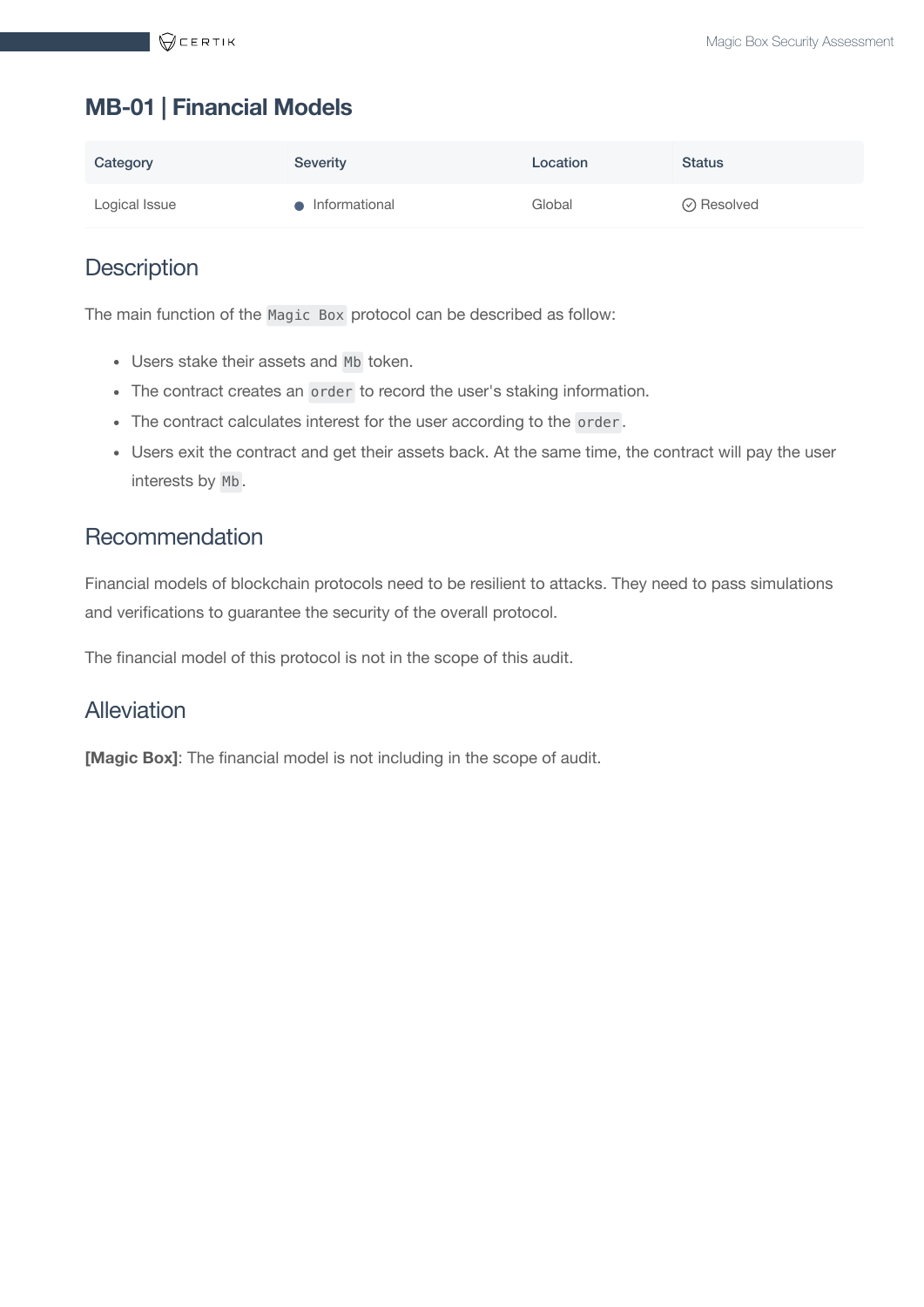### <span id="page-7-0"></span>**MMB-01 | Centralization Risk**

| Category                          | <b>Severity</b> | Location                 | <b>Status</b>    |
|-----------------------------------|-----------------|--------------------------|------------------|
| <b>Centralization / Privilege</b> | <b>A</b> Major  | Mb.sol: 36~39, 32, 17~20 | (i) Acknowledged |

#### **Description**

The operator of the contract Mb has the permission to:

- mint(): mint tokens
- burn() : burn tokens
- burnFrom() : burn the specified user's token

#### Recommendation

We advise the client to carefully manage the operator account's private key to avoid any potential risks of being hacked. In general, we strongly recommend centralized privileges or roles in the protocol to be improved via a decentralized mechanism or smart-contract-based accounts with enhanced security practices, e.g., Multisignature wallets.

Indicatively, here is some feasible suggestions that would also mitigate the potential risk at the different level in term of short-term and long-term:

- Time-lock with reasonable latency, e.g., 48 hours, for awareness on privileged operations;
- Assignment of privileged roles to multi-signature wallets to prevent a single point of failure due to the private key;
- Introduction of a DAO/governance/voting module to increase transparency and user involvement.

#### Alleviation

**[Magic Box]**: We knew this finding, but decided to retain the code base unchanged.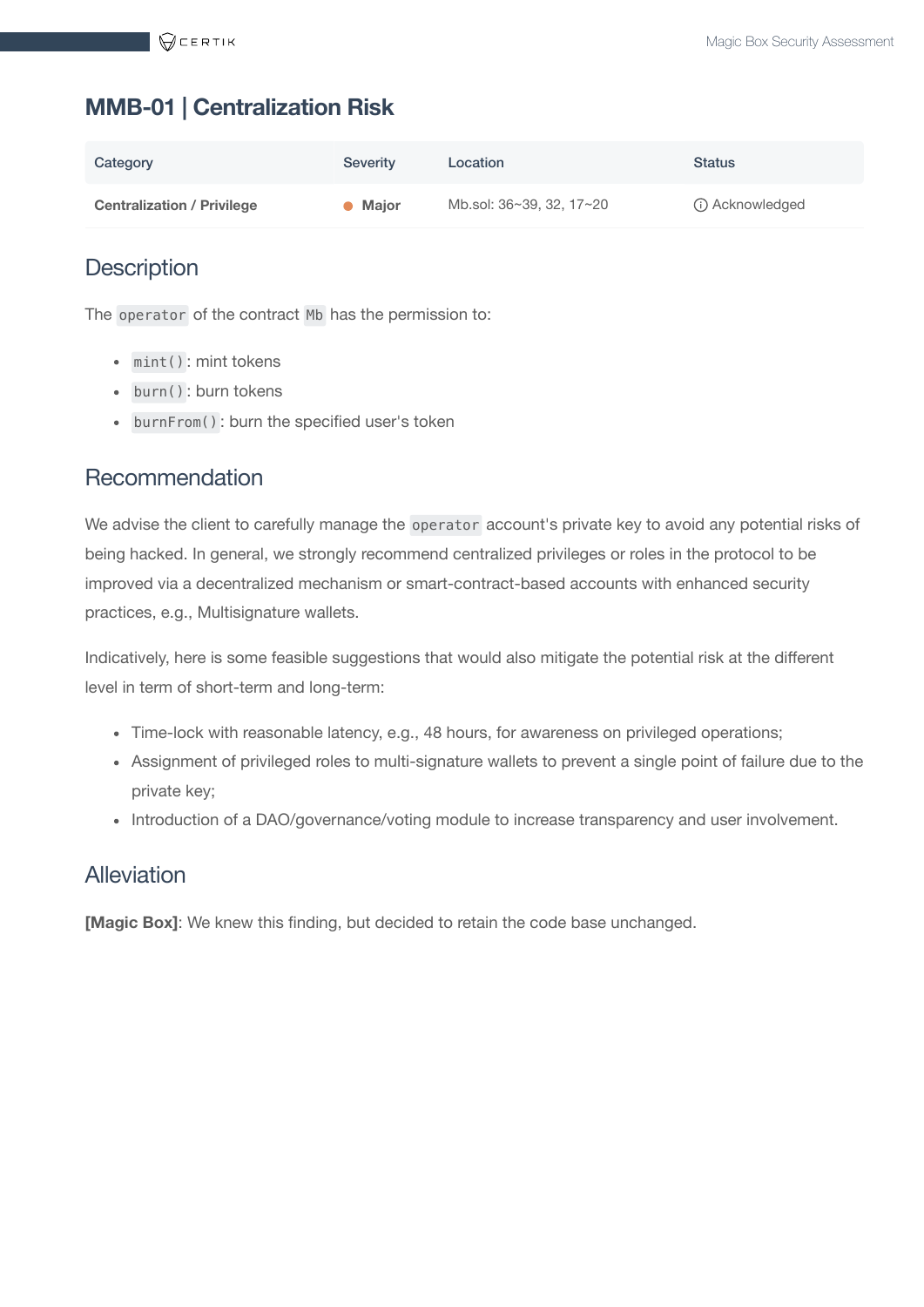## <span id="page-8-0"></span>**TPM-01 | Divide before multiply**

| Category          | <b>Severity</b> | Location                                       | <b>Status</b>      |
|-------------------|-----------------|------------------------------------------------|--------------------|
| Language Specific | • Informational | distribution/TokenPool.sol: 335, 273, 206, 175 | $\oslash$ Resolved |

## **Description**

Solidity integer division might truncate. As a result, performing multiplication before division can sometimes avoid loss of precision.

#### Recommendation

We recommend ordering multiplications before divisions.

#### Alleviation

The team resolved this issue at the latest version.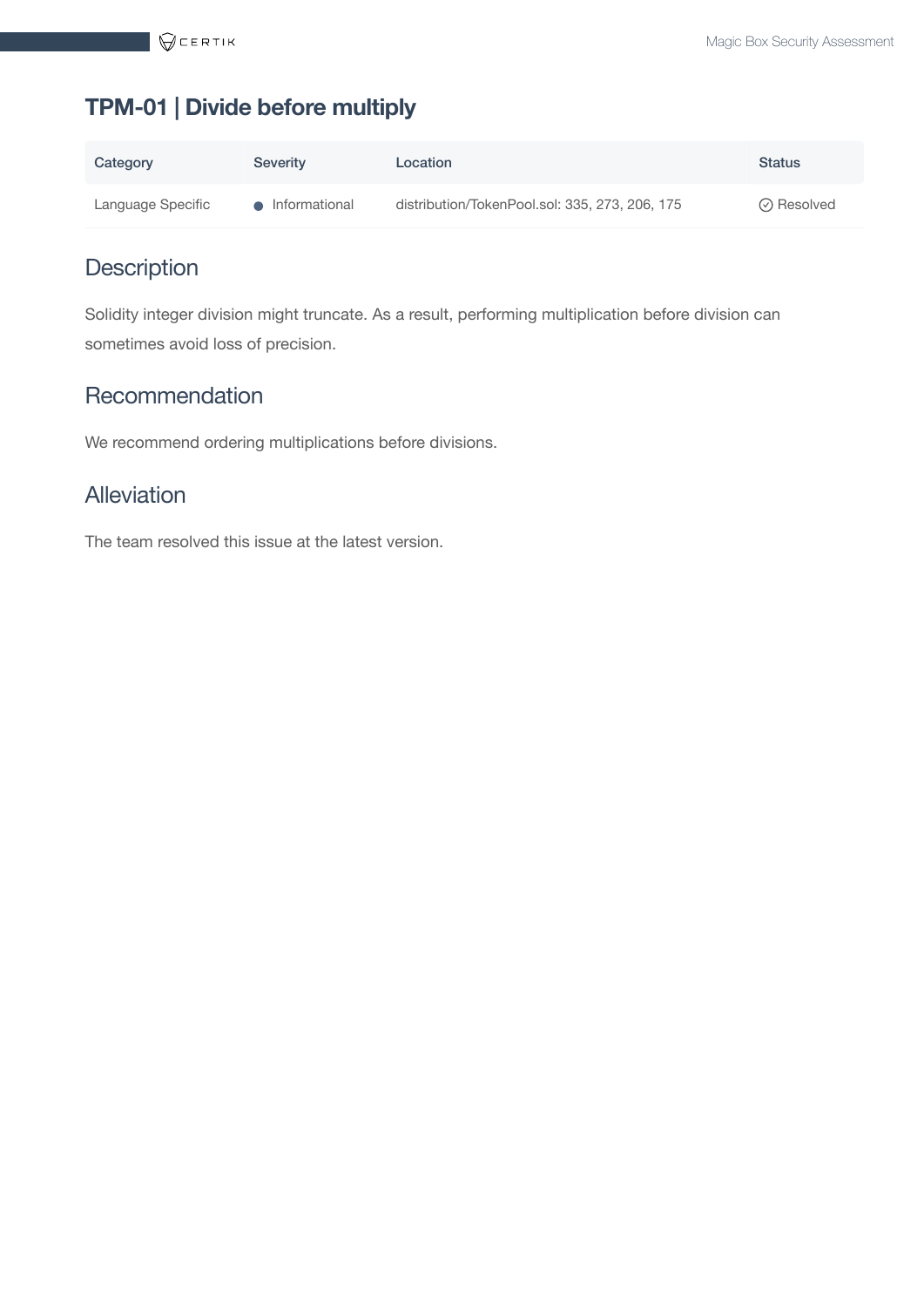## <span id="page-9-0"></span>**TPM-02 | Redundant code**

| Category     | <b>Severity</b> | Location                            | <b>Status</b>      |
|--------------|-----------------|-------------------------------------|--------------------|
| Coding Style | Informational   | distribution/TokenPool.sol: 379~381 | $\oslash$ Resolved |

## **Description**

The modifier checkhalve is never used. Consider removing it if it is useless.

#### Recommendation

Consider removing it if it is useless.

#### Alleviation

The team deleted the redundant codes at the latest version.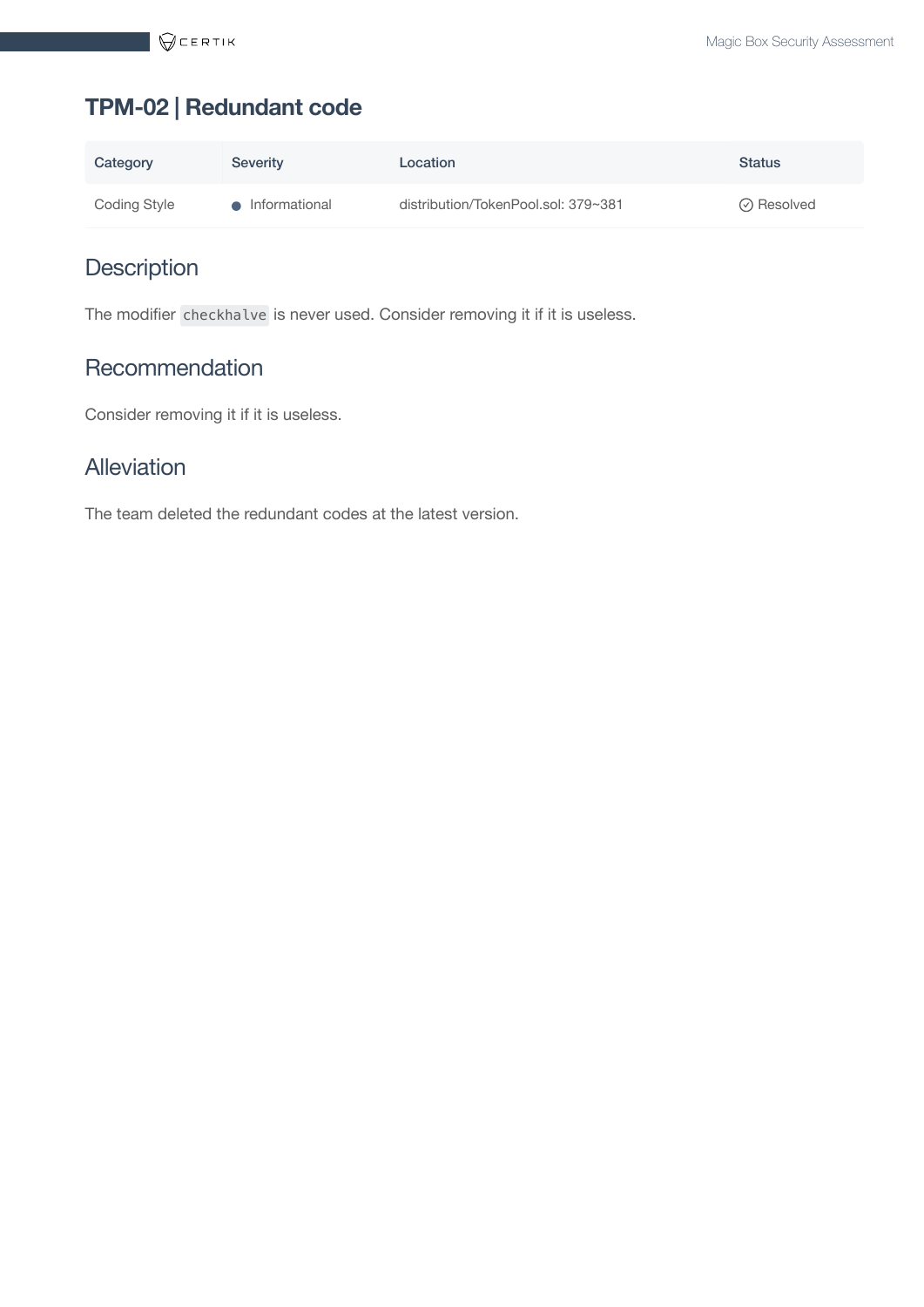#### <span id="page-10-0"></span>**TPM-03 | Unknown implementation of IPlayerManager(playerManager).setlleReward()**

| Category      | Severity | Location                        | <b>Status</b>    |
|---------------|----------|---------------------------------|------------------|
| Volatile Code | Medium   | distribution/TokenPool.sol: 351 | (i) Acknowledged |

## **Description**

According to the context of settleReward() , we think there should be a function that transfers interest to users' accounts. However, we cannot access the implements of the contract PlayerManager . The contract PlayerManager is out of the scope of the audit.

#### Recommendation

We recommend the team to be transparent regarding the contract PlayerManager .

#### Alleviation

**[Magic Box]**: The contract PlayerManager is under development.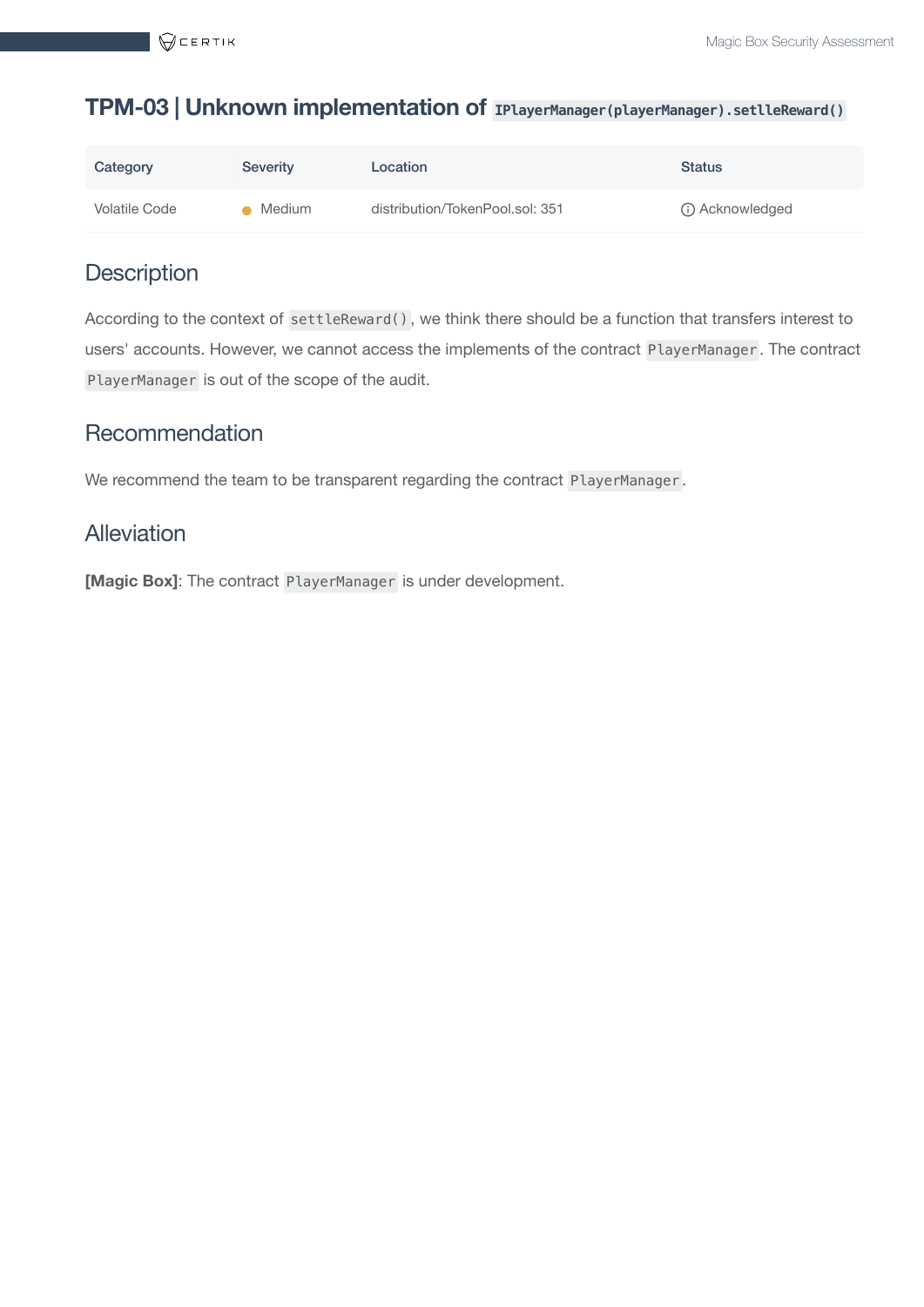# <span id="page-11-0"></span>**Appendix**

#### **Finding Categories**

#### Centralization / Privilege

Centralization / Privilege findings refer to either feature logic or implementation of components that act against the nature of decentralization, such as explicit ownership or specialized access roles in combination with a mechanism to relocate funds.

#### Logical Issue

Logical Issue findings detail a fault in the logic of the linked code, such as an incorrect notion on how block.timestamp works.

#### Volatile Code

Volatile Code findings refer to segments of code that behave unexpectedly on certain edge cases that may result in a vulnerability.

#### Language Specific

Language Specific findings are issues that would only arise within Solidity, i.e. incorrect usage of private or delete.

### Coding Style

Coding Style findings usually do not affect the generated byte-code but rather comment on how to make the codebase more legible and, as a result, easily maintainable.

#### **Checksum Calculation Method**

The "Checksum" field in the "Audit Scope" section is calculated as the SHA-256 (Secure Hash Algorithm 2 with digest size of 256 bits) digest of the content of each file hosted in the listed source repository under the specified commit.

The result is hexadecimal encoded and is the same as the output of the Linux "sha256sum" command against the target file.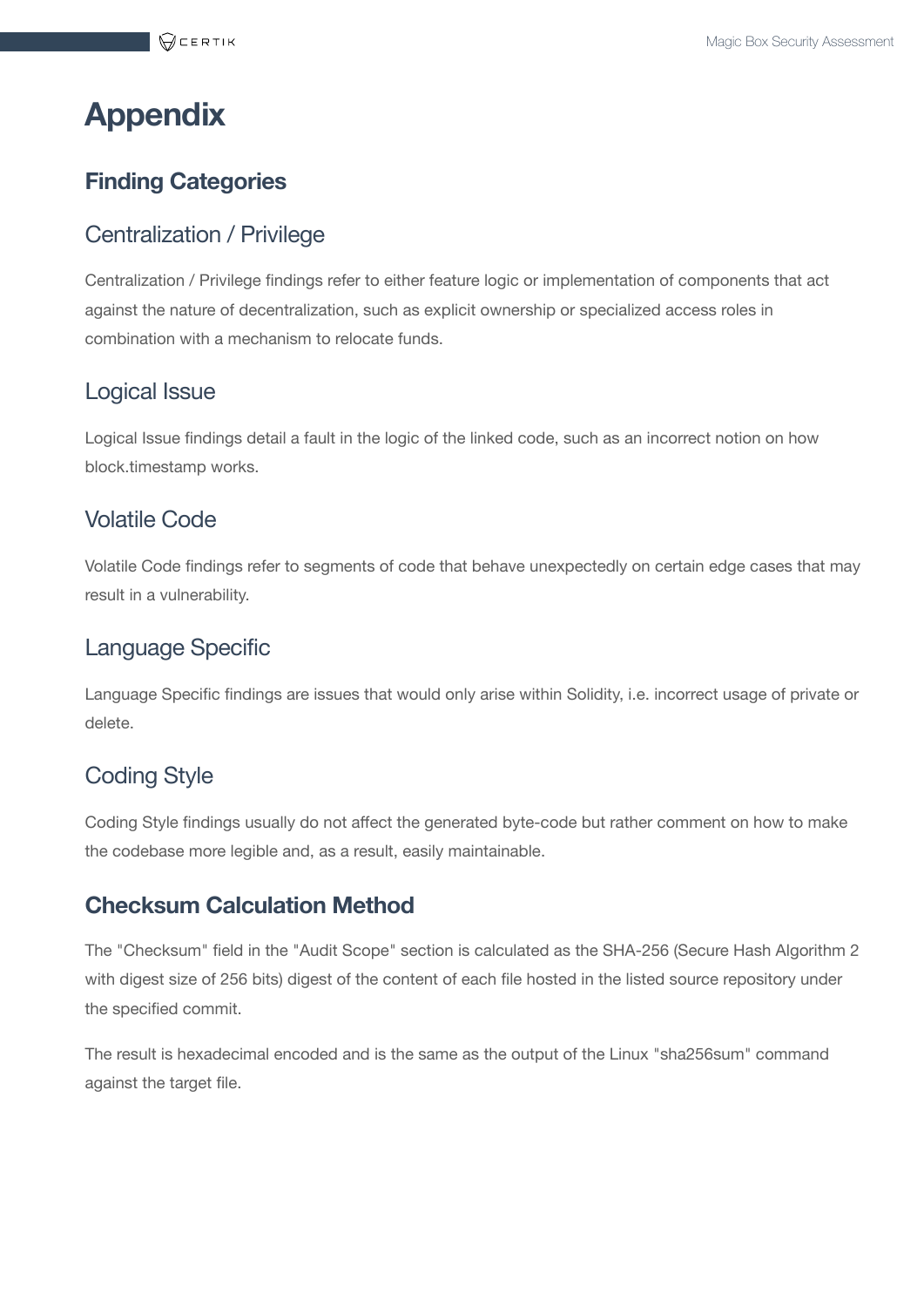# <span id="page-12-0"></span>**Disclaimer**

This report is subject to the terms and conditions (including without limitation, description of services, confidentiality, disclaimer and limitation of liability) set forth in the Services Agreement, or the scope of services, and terms and conditions provided to you ("Customer" or the "Company") in connection with the Agreement. This report provided in connection with the Services set forth in the Agreement shall be used by the Company only to the extent permitted under the terms and conditions set forth in the Agreement. This report may not be transmitted, disclosed, referred to or relied upon by any person for any purposes, nor may copies be delivered to any other person other than the Company, without CertiK's prior written consent in each instance.

This report is not, nor should be considered, an "endorsement" or "disapproval" of any particular project or team. This report is not, nor should be considered, an indication of the economics or value of any "product" or "asset" created by any team or project that contracts CertiK to perform a security assessment. This report does not provide any warranty or guarantee regarding the absolute bug-free nature of the technology analyzed, nor do they provide any indication of the technologies proprietors, business, business model or legal compliance.

This report should not be used in any way to make decisions around investment or involvement with any particular project. This report in no way provides investment advice, nor should be leveraged as investment advice of any sort. This report represents an extensive assessing process intending to help our customers increase the quality of their code while reducing the high level of risk presented by cryptographic tokens and blockchain technology.

Blockchain technology and cryptographic assets present a high level of ongoing risk. CertiK's position is that each company and individual are responsible for their own due diligence and continuous security. CertiK's goal is to help reduce the attack vectors and the high level of variance associated with utilizing new and consistently changing technologies, and in no way claims any guarantee of security or functionality of the technology we agree to analyze.

The assessment services provided by CertiK is subject to dependencies and under continuing development. You agree that your access and/or use, including but not limited to any services, reports, and materials, will be at your sole risk on an as-is, where-is, and as-available basis. Cryptographic tokens are emergent technologies and carry with them high levels of technical risk and uncertainty. The assessment reports could include false positives, false negatives, and other unpredictable results. The services may access, and depend upon, multiple layers of third-parties.

ALL SERVICES, THE LABELS, THE ASSESSMENT REPORT, WORK PRODUCT, OR OTHER MATERIALS, OR ANY PRODUCTS OR RESULTS OF THE USE THEREOF ARE PROVIDED "AS IS" AND "AS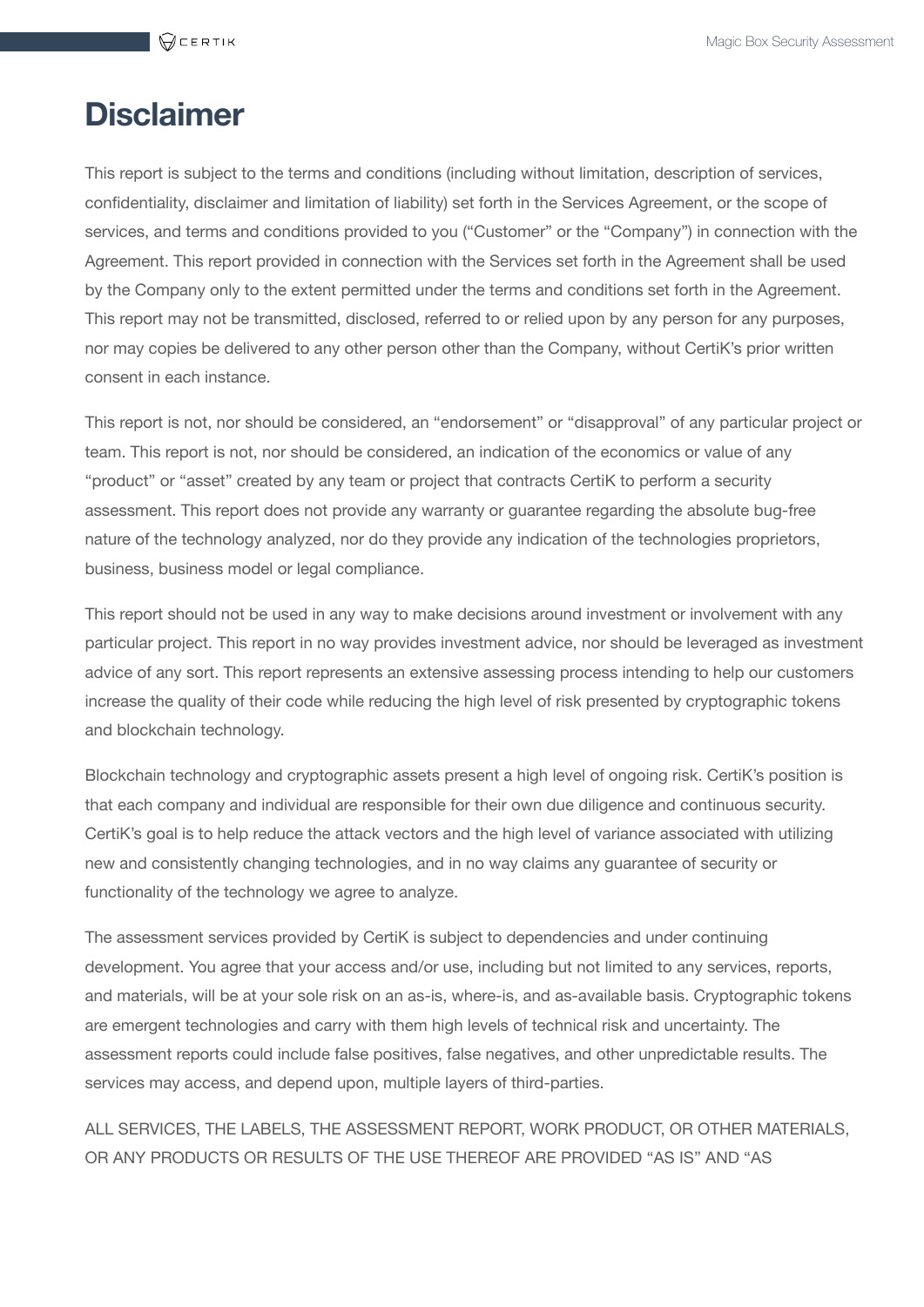AVAILABLE" AND WITH ALL FAULTS AND DEFECTS WITHOUT WARRANTY OF ANY KIND. TO THE MAXIMUM EXTENT PERMITTED UNDER APPLICABLE LAW, CERTIK HEREBY DISCLAIMS ALL WARRANTIES, WHETHER EXPRESS, IMPLIED, STATUTORY, OR OTHERWISE WITH RESPECT TO THE SERVICES, ASSESSMENT REPORT, OR OTHER MATERIALS. WITHOUT LIMITING THE FOREGOING, CERTIK SPECIFICALLY DISCLAIMS ALL IMPLIED WARRANTIES OF MERCHANTABILITY, FITNESS FOR A PARTICULAR PURPOSE, TITLE AND NON-INFRINGEMENT, AND ALL WARRANTIES ARISING FROM COURSE OF DEALING, USAGE, OR TRADE PRACTICE. WITHOUT LIMITING THE FOREGOING, CERTIK MAKES NO WARRANTY OF ANY KIND THAT THE SERVICES, THE LABELS, THE ASSESSMENT REPORT, WORK PRODUCT, OR OTHER MATERIALS, OR ANY PRODUCTS OR RESULTS OF THE USE THEREOF, WILL MEET CUSTOMER'S OR ANY OTHER PERSON'S REQUIREMENTS, ACHIEVE ANY INTENDED RESULT, BE COMPATIBLE OR WORK WITH ANY SOFTWARE, SYSTEM, OR OTHER SERVICES, OR BE SECURE, ACCURATE, COMPLETE, FREE OF HARMFUL CODE, OR ERROR-FREE. WITHOUT LIMITATION TO THE FOREGOING, CERTIK PROVIDES NO WARRANTY OR UNDERTAKING, AND MAKES NO REPRESENTATION OF ANY KIND THAT THE SERVICE WILL MEET CUSTOMER'S REQUIREMENTS, ACHIEVE ANY INTENDED RESULTS, BE COMPATIBLE OR WORK WITH ANY OTHER SOFTWARE, APPLICATIONS, SYSTEMS OR SERVICES, OPERATE WITHOUT INTERRUPTION, MEET ANY PERFORMANCE OR RELIABILITY STANDARDS OR BE ERROR FREE OR THAT ANY ERRORS OR DEFECTS CAN OR WILL BE CORRECTED.

WITHOUT LIMITING THE FOREGOING, NEITHER CERTIK NOR ANY OF CERTIK'S AGENTS MAKES ANY REPRESENTATION OR WARRANTY OF ANY KIND, EXPRESS OR IMPLIED AS TO THE ACCURACY, RELIABILITY, OR CURRENCY OF ANY INFORMATION OR CONTENT PROVIDED THROUGH THE SERVICE. CERTIK WILL ASSUME NO LIABILITY OR RESPONSIBILITY FOR (I) ANY ERRORS, MISTAKES, OR INACCURACIES OF CONTENT AND MATERIALS OR FOR ANY LOSS OR DAMAGE OF ANY KIND INCURRED AS A RESULT OF THE USE OF ANY CONTENT, OR (II) ANY PERSONAL INJURY OR PROPERTY DAMAGE, OF ANY NATURE WHATSOEVER, RESULTING FROM CUSTOMER'S ACCESS TO OR USE OF THE SERVICES, ASSESSMENT REPORT, OR OTHER MATERIALS.

ALL THIRD-PARTY MATERIALS ARE PROVIDED "AS IS" AND ANY REPRESENTATION OR WARRANTY OF OR CONCERNING ANY THIRD-PARTY MATERIALS IS STRICTLY BETWEEN CUSTOMER AND THE THIRD-PARTY OWNER OR DISTRIBUTOR OF THE THIRD-PARTY MATERIALS.

THE SERVICES, ASSESSMENT REPORT, AND ANY OTHER MATERIALS HEREUNDER ARE SOLELY PROVIDED TO CUSTOMER AND MAY NOT BE RELIED ON BY ANY OTHER PERSON OR FOR ANY PURPOSE NOT SPECIFICALLY IDENTIFIED IN THIS AGREEMENT, NOR MAY COPIES BE DELIVERED TO, ANY OTHER PERSON WITHOUT CERTIK'S PRIOR WRITTEN CONSENT IN EACH INSTANCE.

NO THIRD PARTY OR ANYONE ACTING ON BEHALF OF ANY THEREOF, SHALL BE A THIRD PARTY OR OTHER BENEFICIARY OF SUCH SERVICES, ASSESSMENT REPORT, AND ANY ACCOMPANYING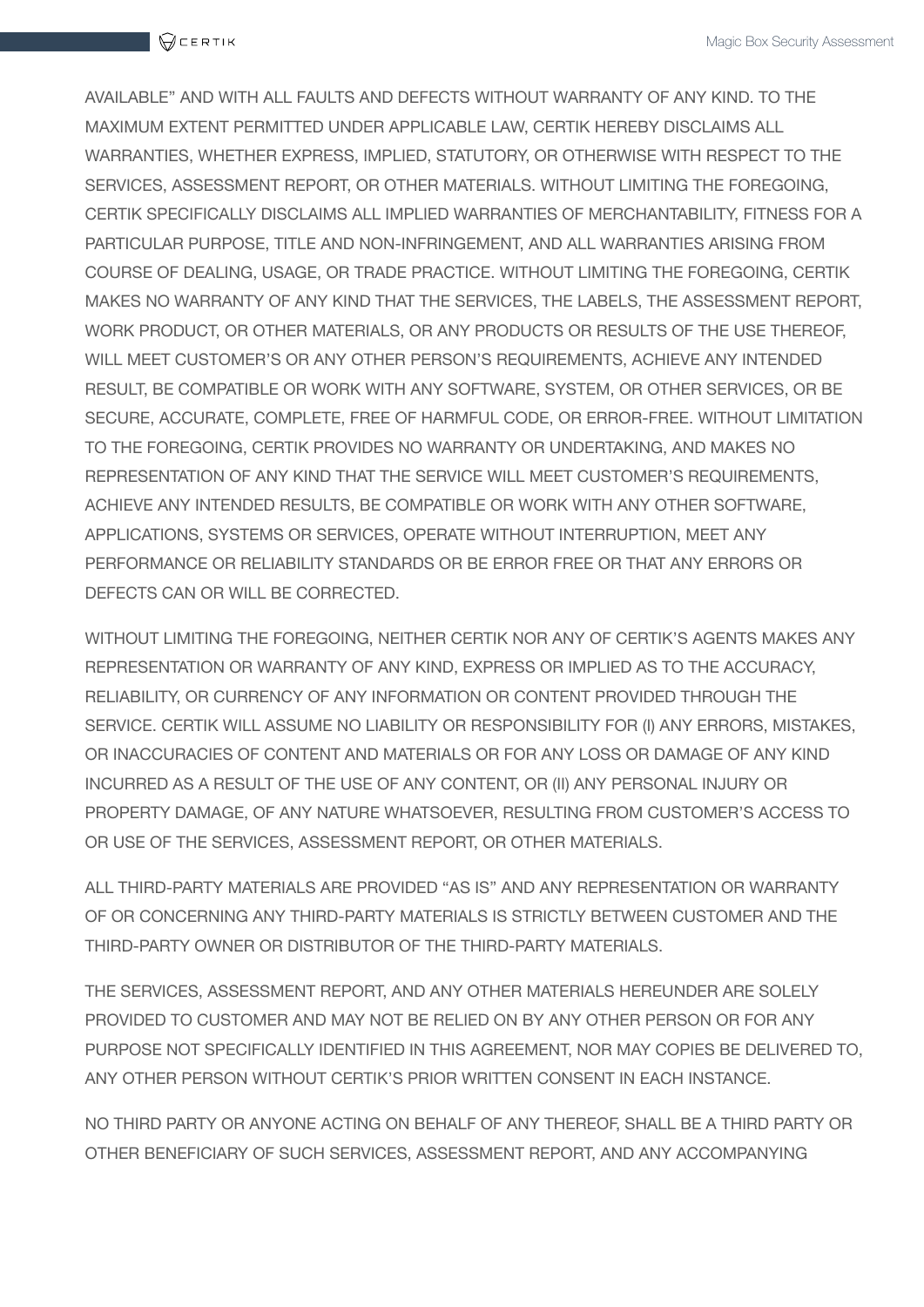

MATERIALS AND NO SUCH THIRD PARTY SHALL HAVE ANY RIGHTS OF CONTRIBUTION AGAINST CERTIK WITH RESPECT TO SUCH SERVICES, ASSESSMENT REPORT, AND ANY ACCOMPANYING MATERIALS.

THE REPRESENTATIONS AND WARRANTIES OF CERTIK CONTAINED IN THIS AGREEMENT ARE SOLELY FOR THE BENEFIT OF CUSTOMER. ACCORDINGLY, NO THIRD PARTY OR ANYONE ACTING ON BEHALF OF ANY THEREOF, SHALL BE A THIRD PARTY OR OTHER BENEFICIARY OF SUCH REPRESENTATIONS AND WARRANTIES AND NO SUCH THIRD PARTY SHALL HAVE ANY RIGHTS OF CONTRIBUTION AGAINST CERTIK WITH RESPECT TO SUCH REPRESENTATIONS OR WARRANTIES OR ANY MATTER SUBJECT TO OR RESULTING IN INDEMNIFICATION UNDER THIS AGREEMENT OR OTHERWISE.

FOR AVOIDANCE OF DOUBT, THE SERVICES, INCLUDING ANY ASSOCIATED ASSESSMENT REPORTS OR MATERIALS, SHALL NOT BE CONSIDERED OR RELIED UPON AS ANY FORM OF FINANCIAL, TAX, LEGAL, REGULATORY, OR OTHER ADVICE.